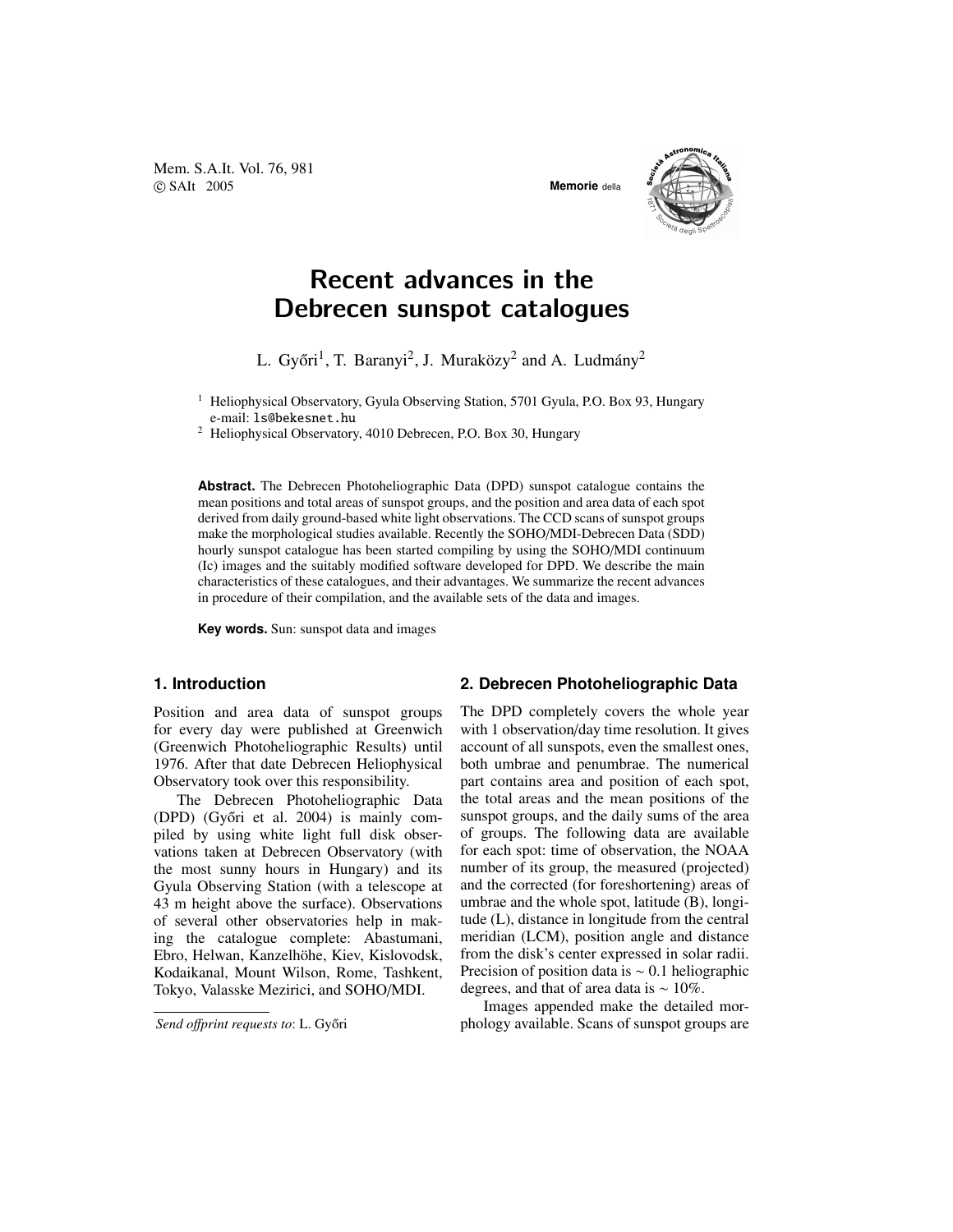

Fig. 1. Present status of DPD. Level 1: gathering the plates to be measured; creating files of observational and telescopic data. Level 2: identifying of groups on the plates; preparation to their measurements. Level 3: making CCD scans; position and area measurements. Level 4: publication of preliminary data, searching for missing plates to cover the year. Level 5: final check of the data; creating FITS and JPG images. Level 6: publication of the final data and images.

available in JPG and FITS format with numbered spots. Now the extension of the image set is in progress: scans of full disk white light observations will be provided for the forthcoming and previous catalogues as soon as possible. Figure 1 shows the present status of DPD.

# **3. Digitalizing and measuring photoheliograms**

The instrumental background for DPD catalogue compilation has changed over the years. At the beginning the image of every sunspot group were separately taken by a CCD camera to achieve proper resolution. The CCD image was used to determine the area of the sunspots and their positions (relative to the CCD frame). An *xy* coordinate measuring instrument was used to determine the solar disk radius and the disk center from limb measurements. Moreover, large number of spots from each sunspot group were measured by this instrument to position the CCD images of the groups to the solar disk. Taking the CCD images of each sunspots separately and measuring the solar limb and position of the sunspots were equally time and man power consuming processes. The years 1986-89 and 1993-97 were processed by using these instruments.

In the year 2003 a professional scanner was bought. With this scanner we can perform full disk scans of our photoheliograms (solar disk diameter is about 10cm) with suitable spatial resolution (image size is about 8000x8000 pixels) and intensity resolutions (16 bit) as well as large enough density range  $(~ 4)$ .

It worth saying a few words about why this image size (8000x8000 pixels) was chosen to use when compiling DPD catalogue. To determine the resolution used when scanning solar images one can make use of Rayleigh limit of the heliograph. For example this limit in our case (in Gyula and Debrecen) is 1.4 arcsec (pupil=10 cm, wavelength=554 nm). The image size (in pixels) corresponding to this limit is about 1400x1400. Taking into account Shannon's sampling theorem we must double this so we get the 2800x2800 image size. If we compare the original photoheliogram with the scanned image of that size the result is not satisfactory. Details that can well be observed on the originals disappeared in the scanned images. Two causes for explaining this discrepancy can be taken into consideration. The first, the Rayleigh limit is quite arbitrary ([Kitchin](#page-3-0) [1984\)](#page-3-0). For sources of nearly equal brightness (solar granulation, small spots in the photosphere, penumbral structure) finner resolution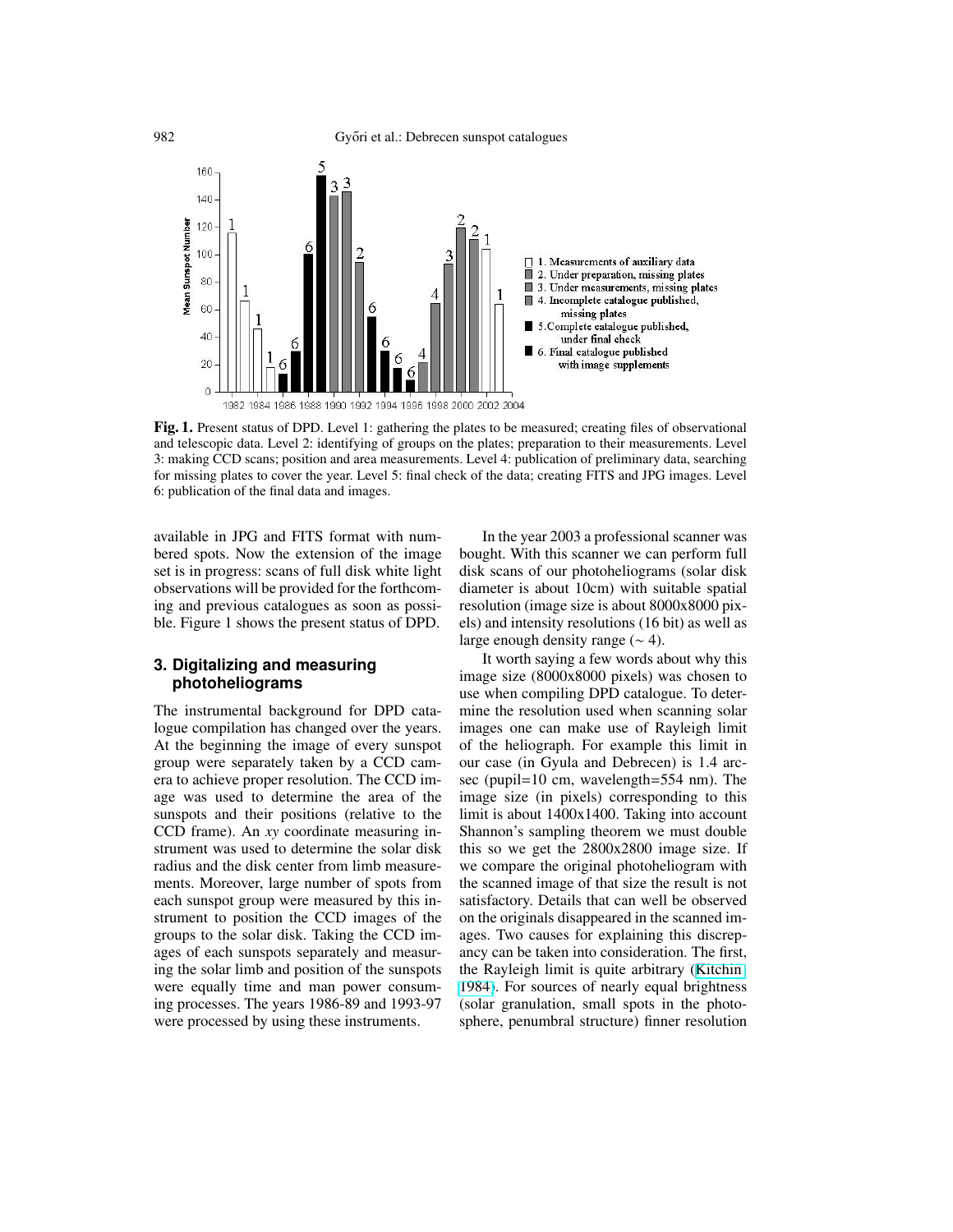than the Rayleigh limit can be achieved. The second, it is also conceivable that there is some interaction between the neighboring pixels of the digitizing instrument and this decreases its resolution. Several tests were made with various resolutions. Using the 10000x10000 image size (2400 dpi in our films) no difference between the original and the scanned images were observed. Under image size 7000x7000 well defined differences were observed. From these tests the following thumb rule can be derived: choose the resolution of the scanner such a way that the image size should be between 7000x7000 and 10000x1000 (i.e., 5-7 times finner than derived from the Rayleigh limit).

The software package called SAM (Sunspot Automatic Measurement) (Győri 1998, 2003, 2005) was developed to handle and automate (as far as it is possible) the compilation of the sunspot catalogue.

The photoheliograms often contain various type of artifacts (i.e. emulsion defects, developing unevenness, scratches, fluffs, labels and different signs), and their quality are also very different depending on such factors as seeing, weather, exposure, developing and gamma of the film. In addition, if we want to issue a catalogue without gaps we must process extremely bad photoheliograms too, especially in autumn and winter times. Although SAM is continuously developed to cope with these problems the automatically created catalogue is subjected to extensive automatic and manual checking so that the DPD will be as accurate as it can be under the given circumstances.

## **4. SOHO/MDI-Debrecen Data**

The software package SAM developed for DPD works not only on the ground-based photographic observations. It can be also applied to any full disk digitalized solar image if the orientation of the image is known or can be derived from the image itself. This feature of SAM enables the extension of the DPD project to the SOHO/MDI imagery.

The MDI Ic images (1024x1024 pixel) are obtained ( and used as proxies for the continuum intensity near the Ni-I absorption line at 676.8 nm) by combining the standard five filtergrams (Scherrer at al. 1995). We use the Full Disk Continuum images from the Hourly Data Sets Level 1.8. In this data set there are observations with different time resolution (from one/day to one/min) in different time intervals. In the latest years usually there is one Ic image per hour but not in every hours. To get a data set with a more or less regular time resolution that contains the most available images we have decided to use one image/hour time resolution. The best available Ic image is chosen within the time interval (hour - 30 min, hour + 30 min) which is the closest to the center of the time interval. If an hourly data is missing, it means that there was no observation in the given time interval, or the available observation was not measurable.

The new database is called SOHO/MDI-Debrecen Sunspot Data (SDD) catalogue. This catalogue is similar to that of DPD in its data format and image products but the time cadence is 1 hour when MDI observations allow it. The numbering of the sunspot groups is based on the NOAA numbering used in DPD but some further suffices (s, t, etc.) have to be applied for those groups which are only observed by MDI. The numerical part also contains some slight differences. In the SDD there are "h" rows for the hourly data instead of the "d" (day) rows of DPD. The format of "h" row is also slightly changed because of the demand for higher accuracy of time data. In general, the users should check the formats of the rows from time to time because they will be changed if it is needed (e.g. the planned extension of SDD with magnetic and contrast data can be realized). The set of images contains the FITS and JPG images of sunspot groups like in the DPD, but it also contains the selected Ic images in the original form and in the processed form as well as the magnetograms observed by MDI. The full disk SOHO/MDI Ic images are enlarged (3x), corrected for limb darkening, flat fielded and transformed to negative. The best available magnetograms closest in time to the Ic images are chosen from the merged data sets of Full Disk Magnetograms of the Hourly Data Sets and Daily Data Sets. The SDD is available for 1996 at present.